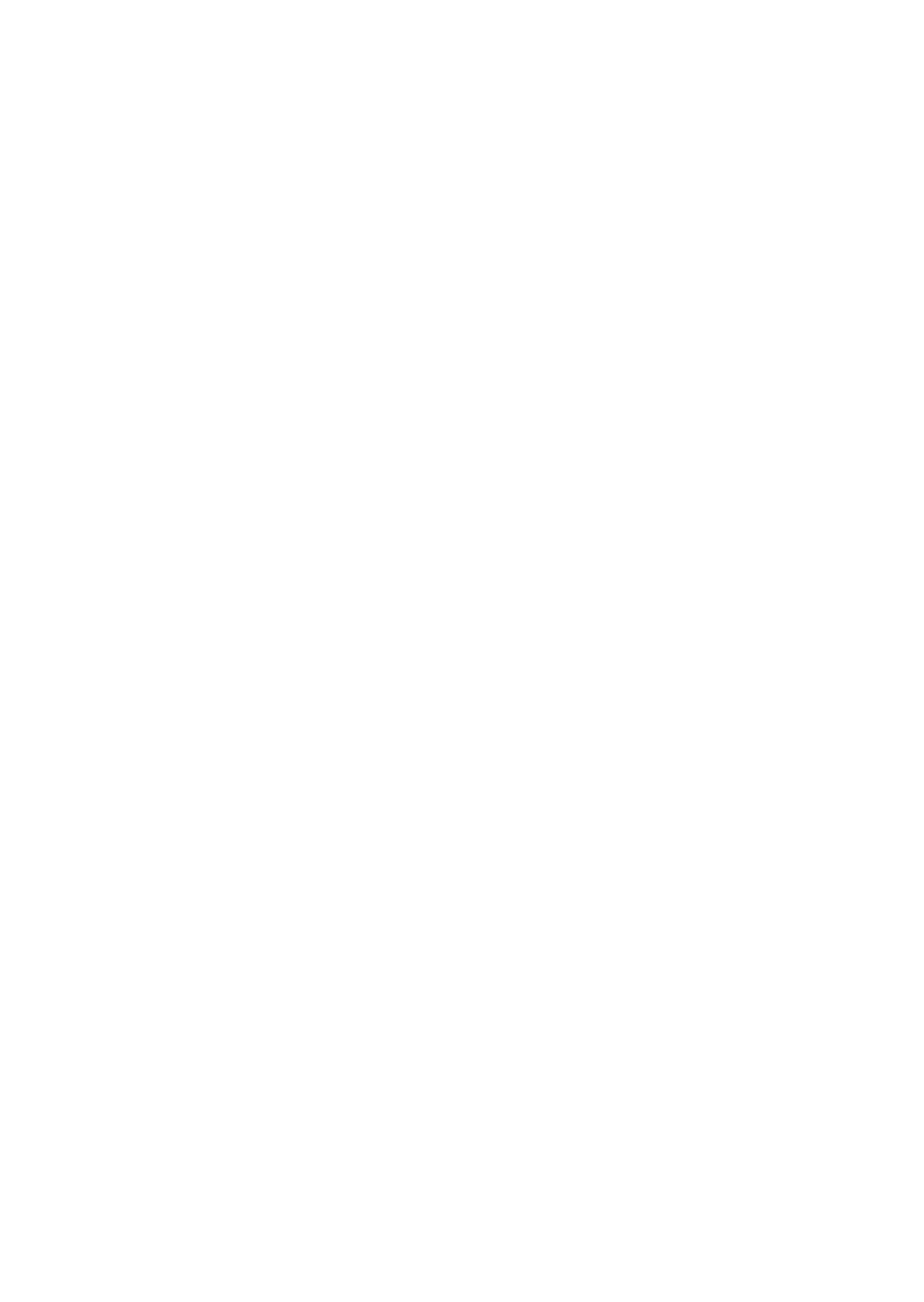

*Number* 27 *of* 2007

# **PROTECTION OF EMPLOYMENT (EXCEPTIONAL COLLECTIVE REDUNDANCIES AND RELATED MATTERS) ACT 2007**

## **REVISED**

**Updated to 14 October 2020**

## **Introduction**

This revision presents the text of the Act as it has been amended since enactment, and preserves the format in which it was passed.

## **Related legislation**

*Employment Equality Acts 1998 to 2015:* this Act is one of a group of Acts included in this collective citation, to be construed together as one (*Equality (Miscellaneous Provisions) Act 2015*, s. 16(3)). The Acts in the group are:

- *Employment Equality Act 1998* (21/1998)
- *Equality Act 2004* (24/2004), Part 2
- *Protection of Employment (Exceptional Collective Redundancies and Related Matters) Act 2007* (27/2007), insofar as it relates to the *Employment Equality Acts 1998 and 2004*
- *Civil Law (Miscellaneous Provisions) Act 2008* (14/2008), Part 16
- *Civil Law (Miscellaneous Provisions) Act 2011* (23/2011), ss. 18 to 26
- *Equality (Miscellaneous Provisions) Act 2015* (43/2015), ss. 3 to 11

*Protection of Employment Acts 1977 to 2014:* this Act is one of a group of Acts included in this collective citation, to be construed together as one, insofar as they relate to it (*Local Government Reform Act 2014* (1/2014), s. 1(17)). The Acts in the group are:

- *Protection of Employment Act 1977* (7/1977)
- *Protection of Employees (Part-Time Work) Act 2001* (45/2001), insofar as it applies to the *Protection of Employment Act 1977* (7/1977)
- *Protection of Employment (Exceptional Collective Redundancies and Related Matters) Act 2007* (27/2007), insofar as it applies to the *Protection of Employment Act 1977* (7/1977)
- *Local Government Reform Act 2014* (1/2014), s. 1(17) and the amendments to the *Protection of Employees (Part-Time Work) Act 2001* (45/2001) and the *Protection of Employment Act 1977* (7/1977) provided for in s. 5(6) and sch. 2 part 6 (Note: the reference to s. 5(6) appears to be intended to refer to s. 5(8))

*Redundancy Payments Acts 1967 to 2014:* this Act is one of a group of Acts included in this collective citation, to be construed together as one (*Local Government Reform Act 2014* (1/2014), s. 1(19)). The Acts in the group are:

• *Redundancy Payments Act 1967* (21/1967)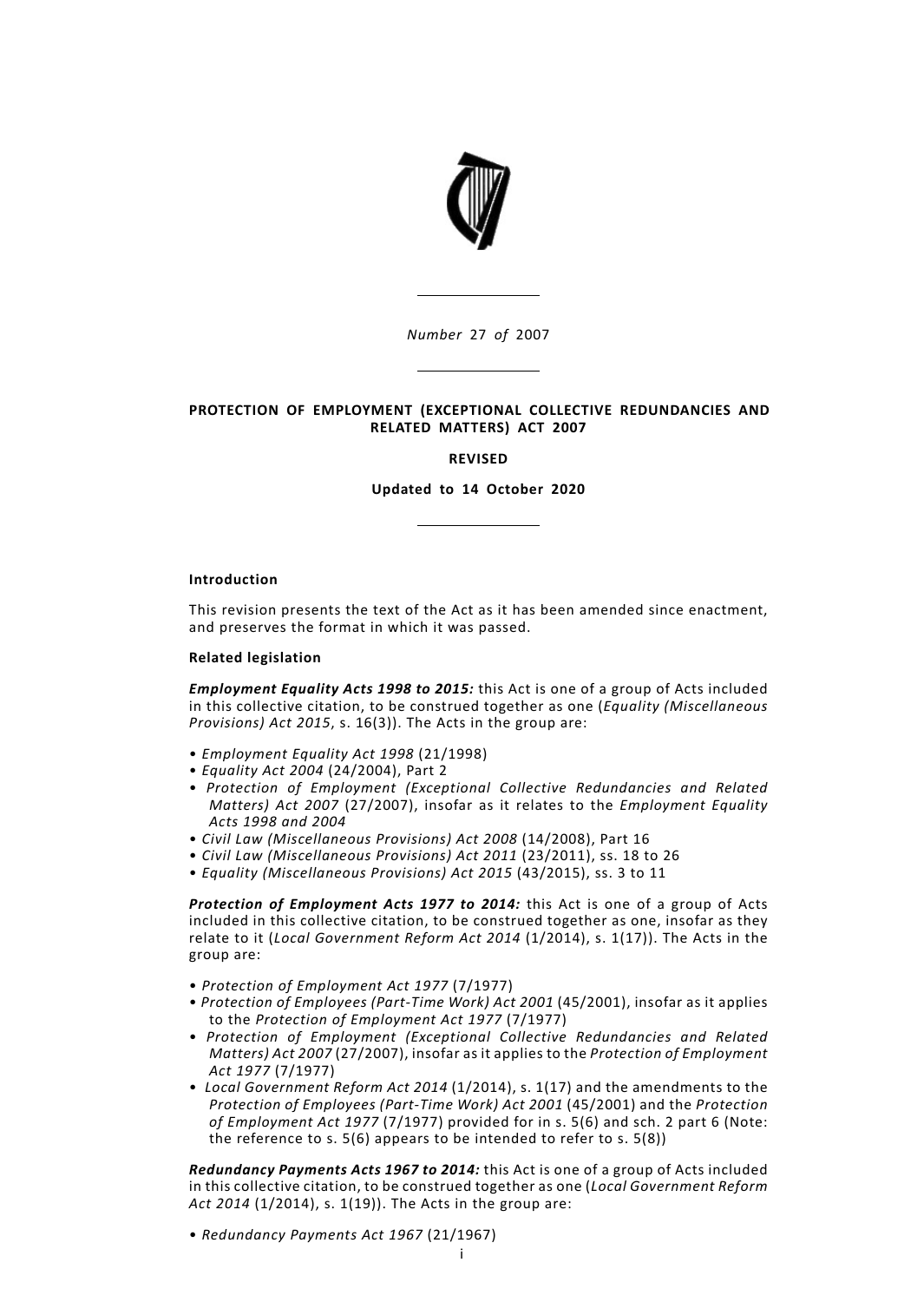- *Redundancy Payments Act 1971* (20/1971)
- *Redundancy Payments Act 1973* (11/1973)
- *Redundancy Payments Act 1979* (7/1979)
- *Protection of Employees (Employer's Insolvency) Act 1984* (21/1984), s. 12
- *Social Welfare Act 1990* (5/1990), ss. 26, 27 and 29
- *Worker Protection (Regular Part-Time Employees) Act 1991* (5/1991) *(Repealed)*
- *Protection of Employees (Part-Time Work) Act 2001* (45/2001), insofar as it relates to the *Redundancy Payments Acts 1967 to 1990*
- *Redundancy Payments Act 2003* (14/2003)
- *Protection of Employment (Exceptional Collective Redundancies and Related Matters) Act 2007* 27/2007), insofar as it relates to *Redundancy Payments Acts 1967 to 2003*
- *Social Welfare Act 2011* (37/2011), Part 3
- *Social Welfare Act 2012* (43/2012), Part 3
- *Local Government Reform Act 2014* (1/2014), s. 1(19) and the amendment to the *Redundancy Payments Act 1967* (21/1967) provided for in s. 5(6) and sch. 2 part 6 (Note: the reference to s. 5(6) appears to be intended to refer to s. 5(8)).

*Unfair Dismissals Acts 1977 to 2015*: this Act is one of a group of Acts included in this collective citation, to be construed together as one (*Industrial Relations (Amendment) Act 2015* (27/2015), s. 1(4)). The Acts in the group are:

- *Unfair Dismissals Act 1977* (10/1977)
- *Worker Protection (Regular Part-Time Employees) Act 1991* (5/1991) *(Repealed)*
- *Unfair Dismissals (Amendment) Act 1993* (22/1993)
- *Protection of Employees (Part-Time Work) Act 2001* (45/2001), insofar as it relates to the *Unfair Dismissals Acts 1977 to 1993*
- *Civil Service Regulation (Amendment) Act 2005* (18/2005), Part 6
- *Protection of Employment (Exceptional Collective Redundancies and Related Matters) Act 2007* (27/2007), insofar as it relates to the *Unfair Dismissals Acts 1977 to 2005*
- *Industrial Relations (Amendment) Act 2015* (27/2015), s. 39

# **Annotations**

This Revised Act is not annotated and only shows textual amendments. An annotated version of this revision is also available which shows textual and non-textual amendments and their sources. It also shows editorial notes including statutory instruments made pursuant to the Act and previous affecting provisions.

## **Material not updated in this revision**

Where other legislation is amended by this Act, those amendments may have been superseded by other amendments in other legislation, or the amended legislation may have been repealed or revoked. This information is not represented in this revision but will be reflected in a revision of the amended legislation if one is available. A list of legislative changes to any Act, and to statutory instruments from 1972, may be found linked from the page of the Act or statutory instrument at

www.irishstatutebook.ie.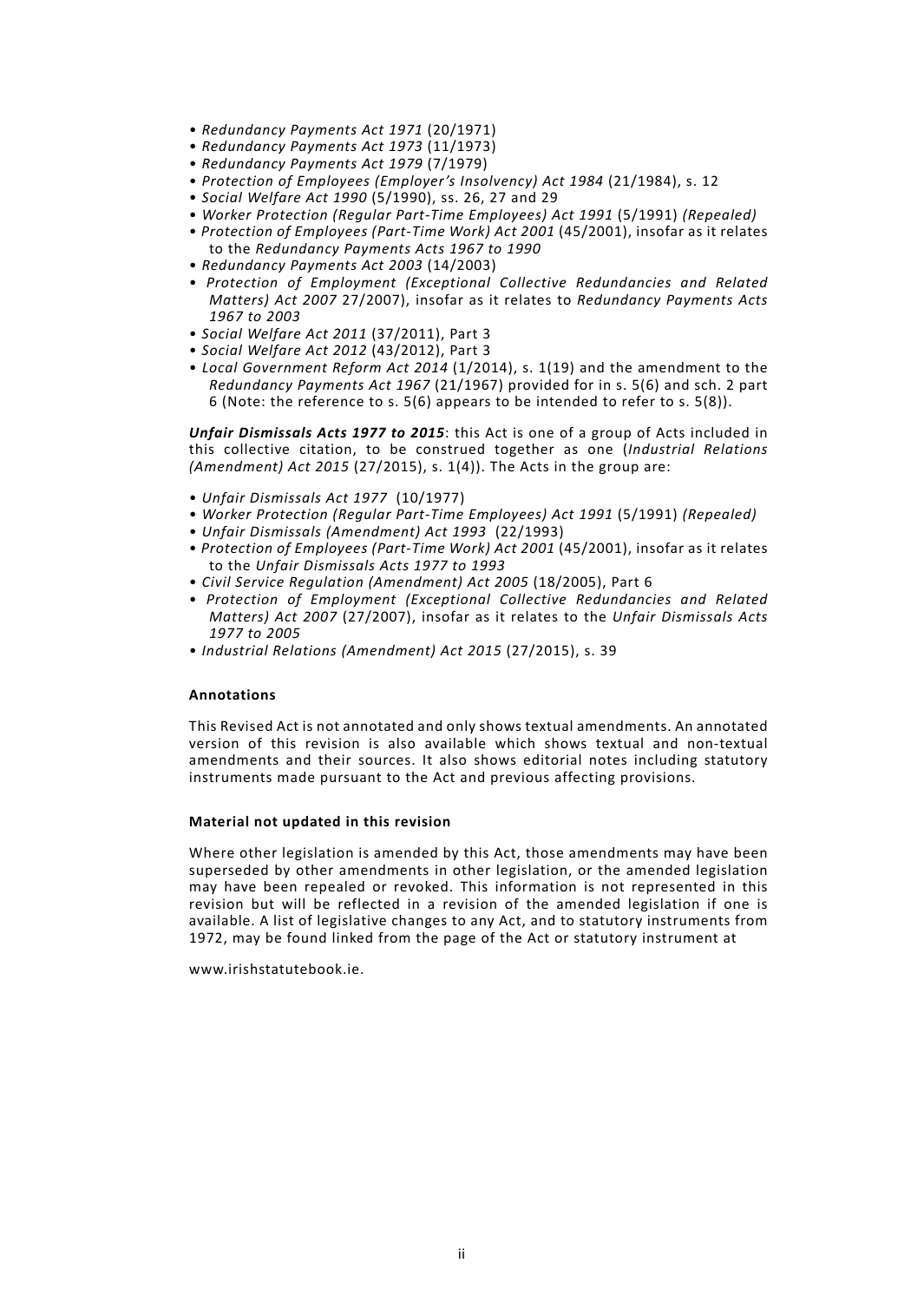

*Number* 27 *of* 2007

# **PROTECTION OF EMPLOYMENT (EXCEPTIONAL COLLECTIVE REDUNDANCIES AND RELATED MATTERS) ACT 2007**

# **REVISED**

**Updated to 14 October 2020**

# ARRANGEMENT OF SECTIONS

# [PART](#page-7-0) 1

# PRELIMINARY AND GENERAL

# Section

- 1. Short title, [construction](#page-7-1) and collective citation.
- 2. [Definitions.](#page-8-0)
- 3. [Duration](#page-8-1) of effect of *Part 2* and related matters.

# [PART](#page-9-0) 2

# EXCEPTIONAL COLLECTIVE REDUNDANCIES

- 4. What constitutes exceptional collective [redundancies.](#page-9-1)
- 5. [Redundancy](#page-9-2) Panel.
- 6. Reference to [Redundancy](#page-10-0) Panel.
- 7. Request by [Minister](#page-11-0) for opinion of Labour Court.
- 8. [Hearings,](#page-12-0) and giving of opinions, by Labour Court.
- 9. Effect of [opinion.](#page-13-0)
- 10. [Extension](#page-14-0) of time during which dismissal may not take place.

# [PART](#page-14-1) 3

AMENDMENTS OF THE PROTECTION OF EMPLOYMENT ACT 1977

- 11. Amendment of section 2 [\(interpretation\)](#page-14-2) of the Protection of Employment Act 1977.
- 12. Amendment of section 9 (obligation on employer to consult employees' [representatives\)](#page-14-3) of the Protection of [Employment](#page-14-3) Act 1977.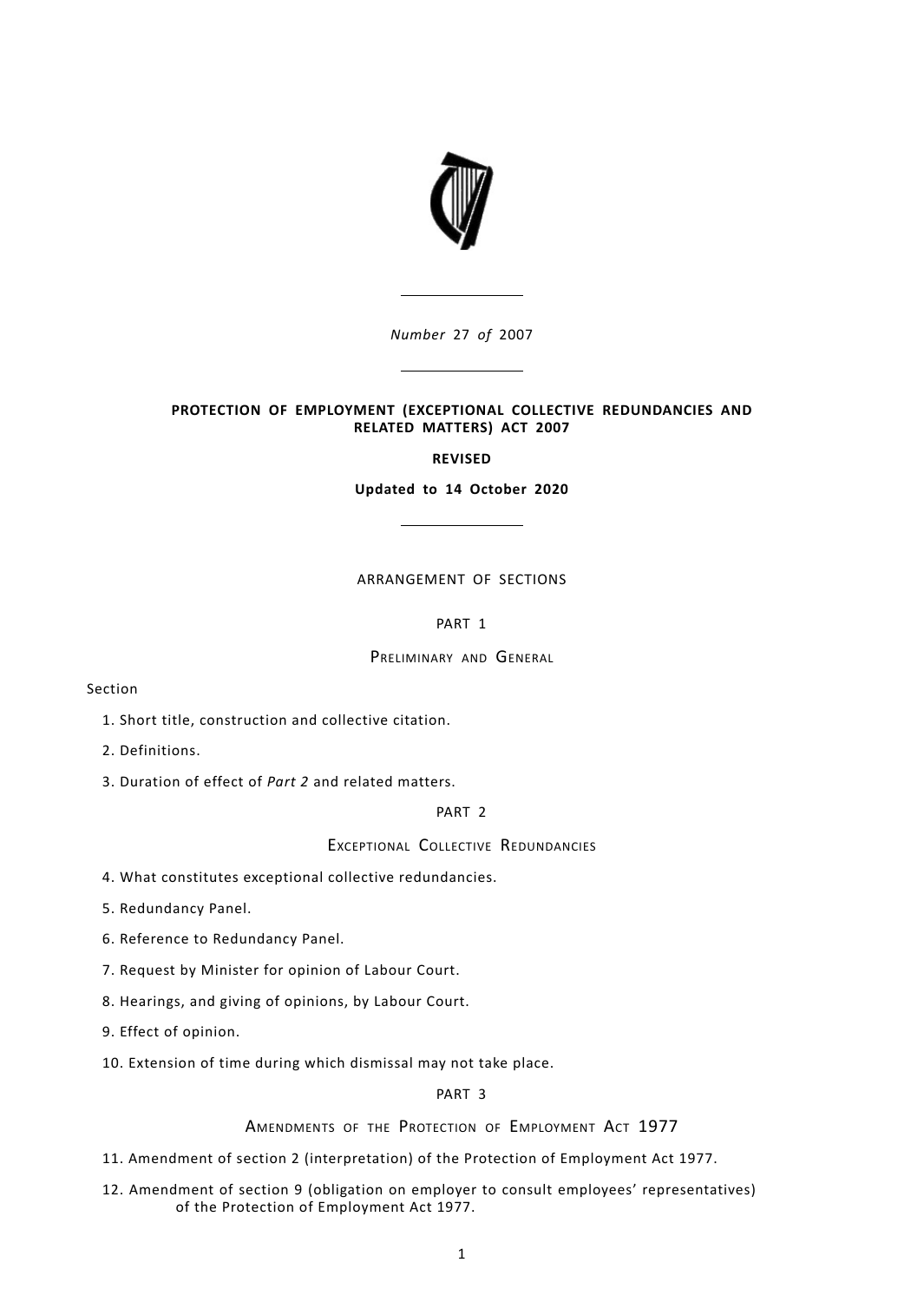# *Protection of Employment (Exceptional* [2007.] [*No.* **27.**] *Collective Redundancies and Related Matters) Act 2007*

13. Further [amendments](#page-14-4) (penalties) of the Protection of Employment Act 1977.

[PART](#page-15-0) 4

AMENDMENTS OF THE REDUNDANCY PAYMENTS ACT 1967

- 14. Amendment of section 2 [\(interpretation\)](#page-15-1) of the Redundancy Payments Act 1967.
- 15. [Amendment](#page-15-2) of section 4 (classes of persons to which this Act applies) of the Redundancy [Payments](#page-15-2) Act 1967.
- 16. [Amendment](#page-15-3) of section 7 (general right to redundancy payment) of the Redundancy Payments Act [1967.](#page-15-3)
- 17. [Amendment](#page-16-0) of section 38 (decisions by deciding officers) of the Redundancy Payments Act [1967.](#page-16-0)
- 18. Amendment ofsection 39 (Redundancy Appeals Tribunal and appeals and [referencesthereto\)](#page-16-1) of the [Redundancy](#page-16-1) Payments Act 1967.
- 19. Further [amendments](#page-16-2) (penalties) of the Redundancy Payments Act 1967.

## [PART](#page-16-3) 5

# AMENDMENTS OF THE REDUNDANCY PAYMENTS ACT 1971

- 20. Repeal of section 3 [\(provisions](#page-17-0) relating to persons reaching qualifying age for old age pension) of the [Redundancy](#page-17-0) Payments Act 1971.
- 21. [Amendment](#page-17-1) of section 16 (offences relating to payments under Principal Act) of the [Redundancy](#page-17-1) Payments Act 1971.

[PART](#page-17-2) 6

AMENDMENTS OF THE REDUNDANCY PAYMENTS ACT 1979

- 22. Amendment of section 1 [\(definitions\)](#page-17-3) of the Redundancy Payments Act 1979.
- 23. Repeal of section 5 [\(provisions](#page-17-4) relating to persons reaching qualifying age for old age pension) of the [Redundancy](#page-17-4) Payments Act 1979.

[PART](#page-17-5) 7

AMENDMENTS OF THE UNFAIR DISMISSALS ACT 1977

- 24. Amendment of section 1 [\(definitions\)](#page-17-6) of the Unfair Dismissals Act 1977.
- 25. [Amendment](#page-18-0) of section 2 (exclusions) of the Unfair Dismissals Act 1977.
- 26. [Amendment](#page-19-0) of section 5 (dismissal by way of lock-out or for taking part in strike) of the Unfair [Dismissals](#page-19-0) Act 1977.

## [PART](#page-19-1) 8

### AMENDMENTS OF THE EMPLOYMENT EQUALITY ACT 1998

27. Amendment of section 17 (compliance with statutory [requirements,](#page-19-2) etc.) of the Employment [Equality](#page-19-2) Act 1998.

ACTS REFERRED TO

Employment Equality Act 1998 1998, No. 21 Employment Equality Acts 1998 and 2004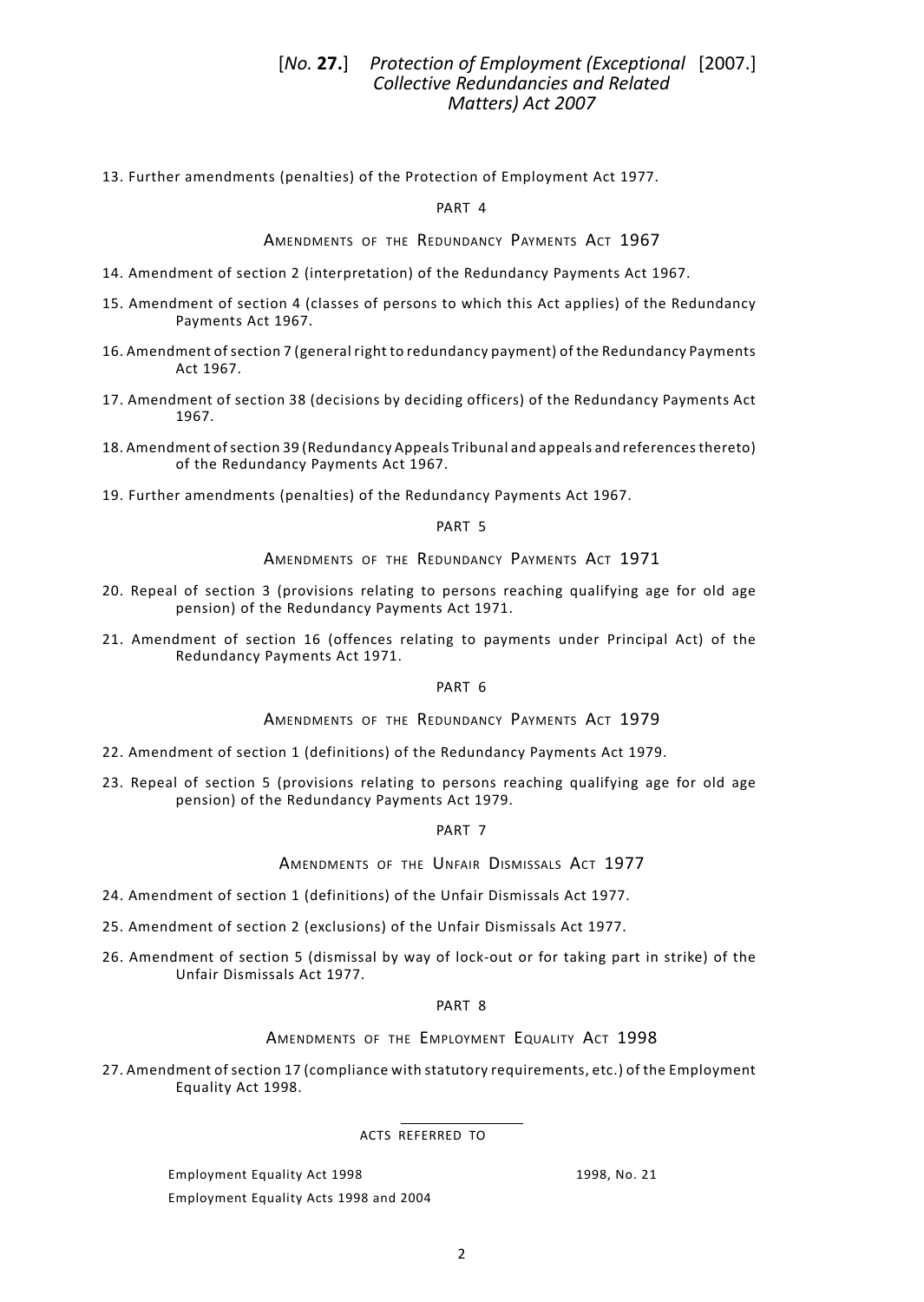#### *Protection of Employment (Exceptional* [2007.] *Collective Redundancies and Related Matters) Act 2007* [*No.* **27.**]

| Equality Act 2004                                 | 2004, No. 24 |
|---------------------------------------------------|--------------|
| European Parliament Elections Act 1997            | 1997, No. 2  |
| Industrial Relations Act 1946                     | 1946, No. 26 |
| National Minimum Wage Act 2000                    | 2000, No. 5  |
| Protection of Employees (Part-Time Work) Act 2001 | 2001, No. 45 |
| Protection of Employment Act 1977                 | 1977, No. 7  |
| Protection of Young Persons (Employment) Act 1996 | 1996, No. 16 |
| Redundancy Payments Act 1967                      | 1967, No. 21 |
| Redundancy Payments Act 1971                      | 1971, No. 20 |
| Redundancy Payments Act 1979                      | 1979, No. 7  |
| Redundancy Payments Acts 1967 to 2003             |              |
| Social Welfare Consolidation Act 2005             | 2005, No. 26 |
| Taxes Consolidation Act 1997                      | 1997, No. 39 |
| Unfair Dismissals Act 1977                        | 1977, No. 10 |
| Unfair Dismissals Acts 1977 to 2005               |              |
| Unfair Dismissals (Amendment) Act 1993            | 1993, No. 22 |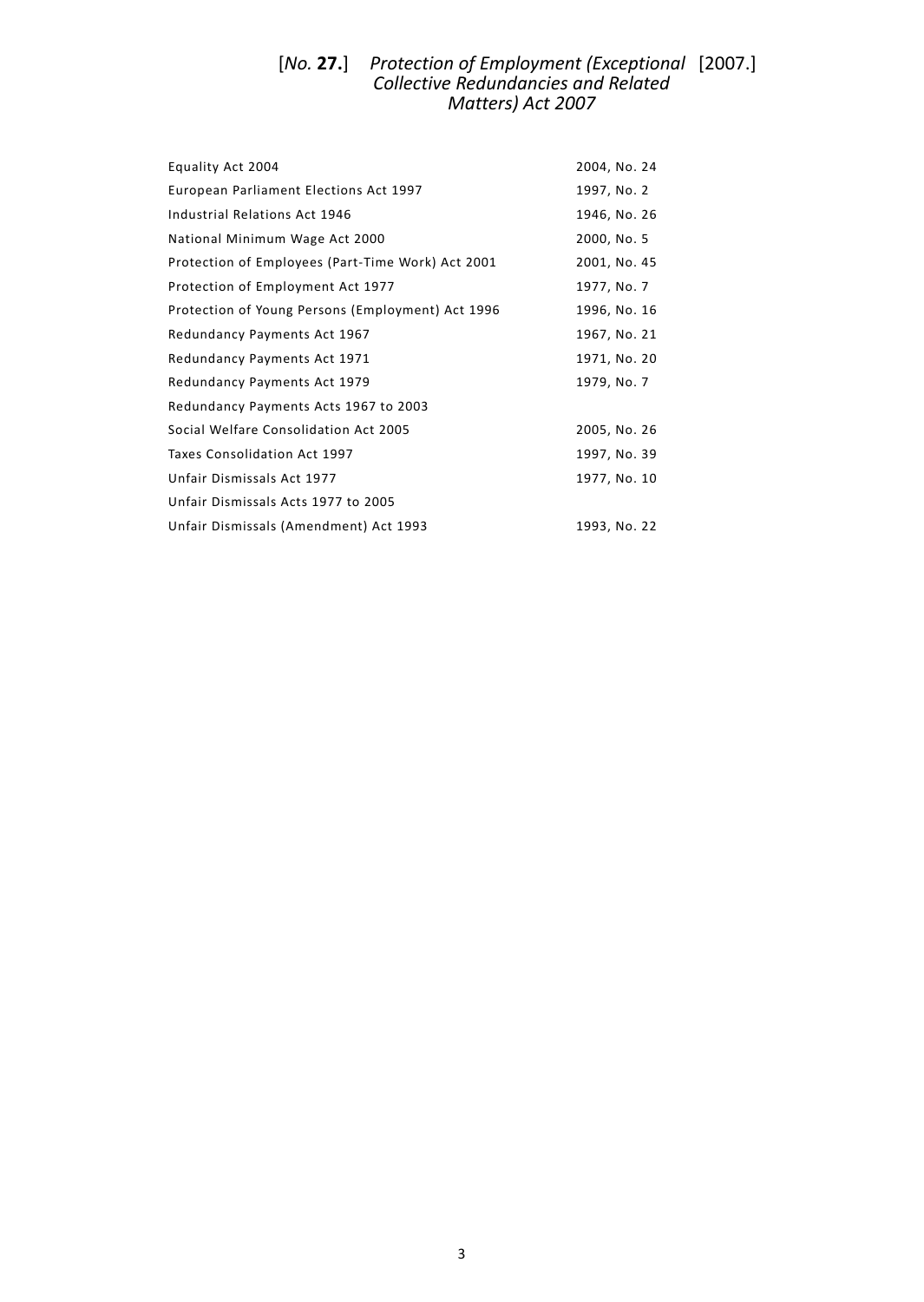PT. 1 S. 1. [*No.* **27.**]

*Protection of Employment (Exceptional* [2007.] *Collective Redundancies and Related Matters) Act 2007*



*Number* 27 *of* 2007

## **PROTECTION OF EMPLOYMENT (EXCEPTIONAL COLLECTIVE REDUNDANCIES AND RELATED MATTERS) ACT 2007**

#### **REVISED**

#### **Updated to 14 October 2020**

AN ACT TO MAKE PROVISION, CONSEQUENT ON THE CONCLUSION OF THE TEN-YEAR FRAMEWORK SOCIAL PARTNERSHIP AGREEMENT 2006-2015 KNOWN AS "TOWARDS 2016", FOR THE ESTABLISHMENT OF A REDUNDANCY PANEL AND THE REFERENCE TO IT OF CERTAIN PROPOSED COLLECTIVE REDUNDANCIES AND FOR RELATED ACTION BY THE MINISTER FOR ENTERPRISE, TRADE AND EMPLOYMENT, INCLUDING THE OBTAINING FROM THE LABOUR COURT OF OPINIONS ON THE NATURE OF PROPOSED COLLECTIVE REDUNDANCIES; TOREMOVE THEUPPER AGE LIMIT FOR ENTITLEMENT TOREDUNDANCY PAYMENTS; TO MAKE CONSEQUENTIAL AMENDMENTS OF THE PROTECTION OF EMPLOYMENT ACT 1977, THE REDUNDANCY PAYMENTS ACT 1967, THE REDUNDANCY PAYMENTS ACT 1971, THE REDUNDANCY PAYMENTS ACT 1979, THE UNFAIR DISMISSALS ACT 1977 AND THE EMPLOYMENT EQUALITY ACT 1998; AND TO MAKE FURTHER AMENDMENTS OF THOSE ACTS TO UPDATE PENALTIES AND FOR PURPOSES OF STATUTE-LAW REVISION.

#### [8*th May*, 2007]

<span id="page-7-1"></span><span id="page-7-0"></span>BE IT ENACTED BY THE OIREACHTAS AS FOLLOWS:

# PART 1

## PRELIMINARY AND GENERAL

Short title, construction and collective citation.

**1**.— (1) This Act may be cited as the Protection of Employment (Exceptional Collective Redundancies and Related Matters) Act 2007.

(2) The Protection of Employment Act 1977, together with the Protection of Employees (Part-Time Work) Act 2001 and this Act (insofar as they apply to the firstmentioned Act), shall be construed together as one and may be cited together as the Protection of Employment Acts 1977 to 2007.

(3) The Redundancy Payments Acts 1967 to 2003 and this Act (insofar as it relates to those Acts) shall be construed together as one and may be cited together as the Redundancy Payments Acts 1967 to 2007.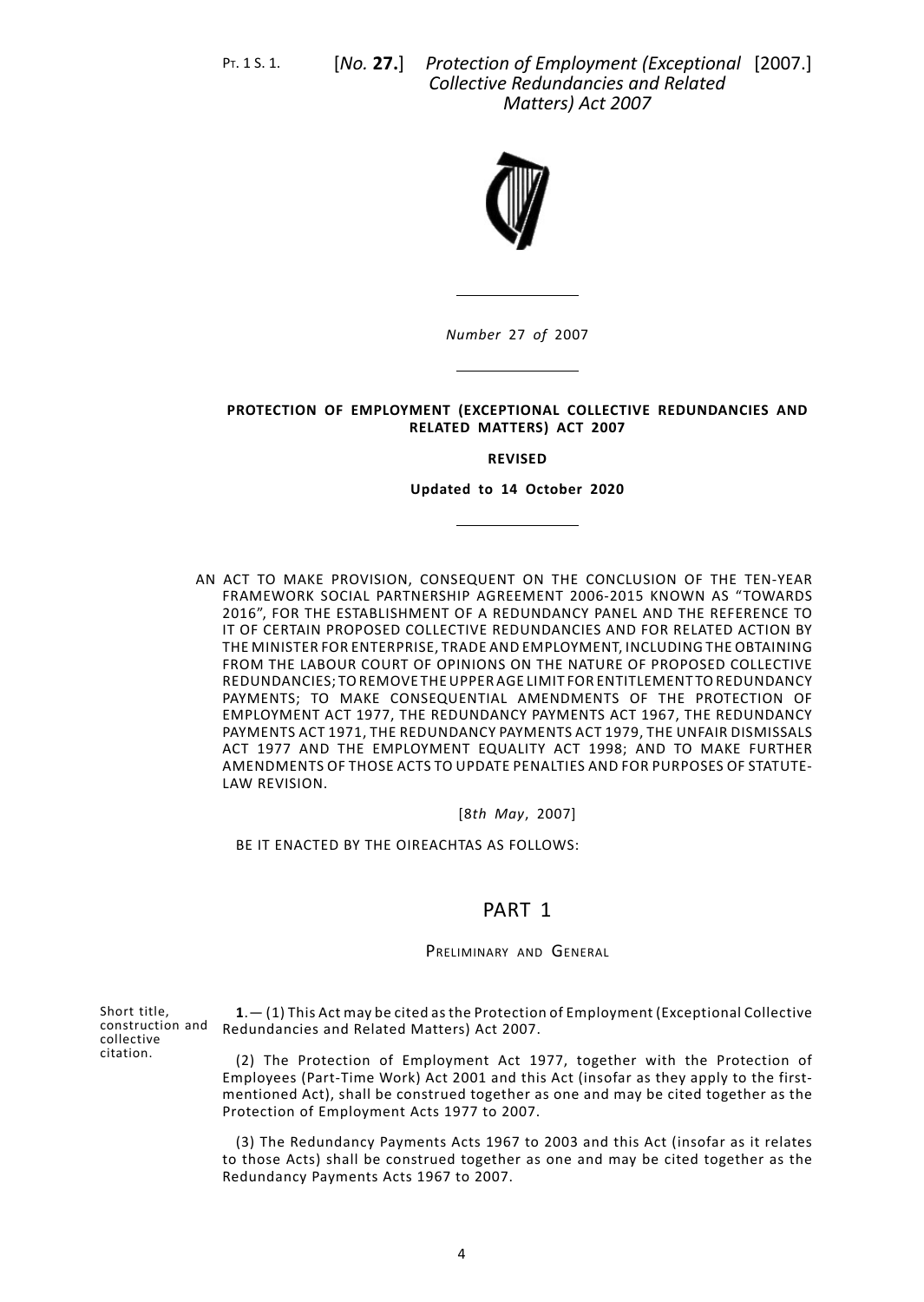PT. 1 S. 1. [*No.* **27.**]

(4) The Unfair Dismissals Acts 1977 to 2005 and this Act (insofar as it relates to those Acts) shall be construed together as one and may be cited together as the Unfair Dismissals Acts 1977 to 2007.

<span id="page-8-0"></span>(5) The Employment Equality Acts 1998 and 2004 and this Act (insofar as it relates to those Acts) shall be construed together as one and may be cited together as the Employment Equality Acts 1998 to 2007.

Definitions. **2**.— In this Act—

"employee representatives" has the same meaning as in section 2(1) of the Protection of Employment Act 1977;

"industrial action" means—

- (*a*) a cessation of work by any number or body of workers acting in combination or a concerted refusal or a refusal under a common understanding of any number of workers to continue to work for their employer done as a means of compelling their employer, or to aid other workers in compelling their employer, to accept or not to accept terms or conditions of or affecting employment, or
- (*b*) the closing of a place of employment, or the suspension of work, or the refusal by an employer to continue to employ any number of persons employed by that employer in consequence of a dispute, done with a view to compelling those persons, or to aid another employer in compelling persons employed by that other employer, to accept terms or conditions of or affecting employment;

<span id="page-8-1"></span>"Minister" means the Minister for Enterprise, Trade and Employment;

"Secretary General" means the Secretary General of the Department of Enterprise, Trade and Employment.

Duration of effect of *Part 2* and related matters. **3**.— (1) Subject to this section, *[Part](#page-9-0) 2* has effect only for the period of 3 years from the commencement of this Act.

> (2) The Minister may, by order made before the expiration of the period mentioned in *subsection (1)* or of any extension of that period under this subsection, extend that period or periods for a further period of 3 years if—

- (*a*) both the Irish Congress of Trade Unions and the Irish Business and Employers Confederation have requested the extension; and
- (*b*) the Minister is satisfied that the continued operation of *[Part](#page-9-0) 2* would be conducive to the continued orderly conduct of industrial relations.
- $(3)$  If
	- (*a*) on any day, *[Part](#page-9-0) 2* ceases to have effect in accordance with *subsection (1)*, and
	- (*b*) on that day, any action remains to be taken under that Part in relation to a redundancy proposal in respect of which action had commenced to be taken under thatPart,

*[Part](#page-9-0) 2* continues in force to the extent necessary for completing the taking of that action, and any subsequent action provided for by that Part, in respect of that redundancy proposal and, for that purpose, the Redundancy Panel as constituted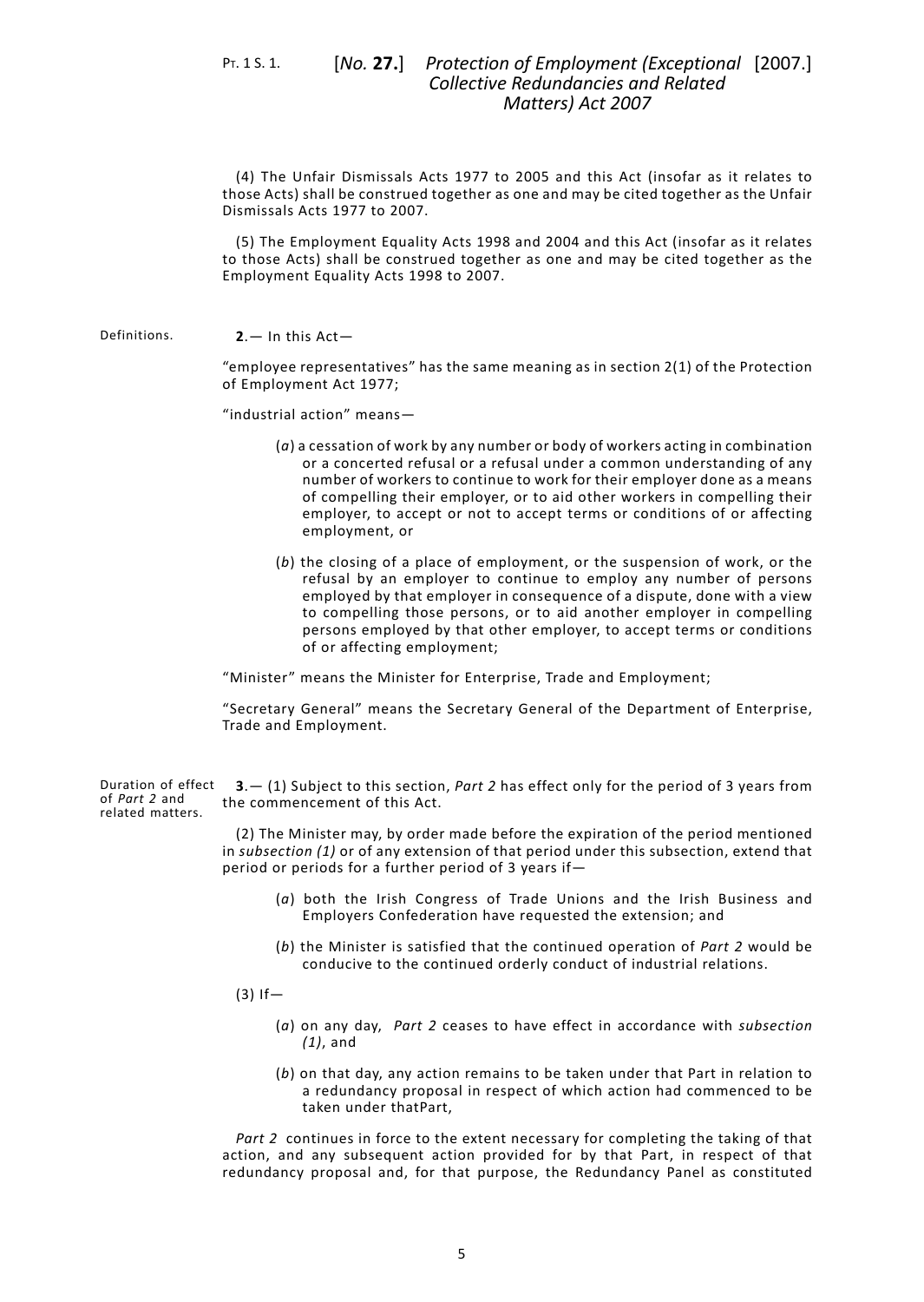PT. 1 S. 3. [*No.* **27.**]

Panel.

# *Protection of Employment (Exceptional* [2007.] *Collective Redundancies and Related Matters) Act 2007*

<span id="page-9-0"></span>immediately before that day continues in existence for such time as is necessary for it to take any outstanding action in accordance with that Part.

# PART<sub>2</sub>

# EXCEPTIONAL COLLECTIVE REDUNDANCIES

<span id="page-9-1"></span>What constitutes exceptional collective redundancies. **4**.— (1) Subject to *subsection (2)*, dismissals proposed by an employer together constitute exceptional collective redundancies for the purposes of this Part if, were they to take effect, they would be dismissals of the kind referred to in section 7(2A) of the Redundancy Payments Act 1967 (inserted by *[section](#page-15-3) 16*).

(2) For the avoidance of doubt, it is declared that this Part does not apply to—

- (*a*) the employment of agency workers for temporary or recurring business needs, or
- (*b*) the use of outsourcing, contracting-out or other forms of business restructuring,

<span id="page-9-2"></span>in circumstances other than those referred to in section 7(2A) of the Redundancy Payments Act 1967.

Redundancy **5**.— (1) For the purposes of this Part, there is established a Redundancy Panel.

(2) The Redundancy Panel consists of the following members:

- (*a*) a Chairman appointed, in writing, by the F1**[**Minister**]**;
- (*b*) a member appointed, in writing, by the Irish Congress of Trade Unions;
- (*c*) a member appointed, in writing, by the Irish Business and Employers Confederation.

(3) Each member of the Redundancy Panel shall have a deputy appointed, in writing, by the F2**[**person**]** by which that member was appointed, who shall act as a member of the panel on any occasion when that member is unable to attend a meeting of the panel, and, in *subsections (4)* to *(9)*, a reference to a member includes a reference to a deputy of a member.

(4) Subject to *subsections (5)* to *(10)*, a member—

- (*a*) holds office for such period, not exceeding 3 years, as is specified in the relevant instrument of appointment, and
- (*b*) is eligible for re-appointment.

(5) A member may resign by letter addressed to the relevant appointing authority, and the resignation shall take effect on the date of receipt of the letter.

(6) A member shall, unless he or she sooner dies, resigns or otherwise ceases to be a member, hold office until the expiration of his or her term of office.

(7) A person is not eligible to be appointed, or to continue to hold office, as a member of the Redundancy Panel if that person—

(*a*) is, or accepts nomination as, a member of Seanad Éireann,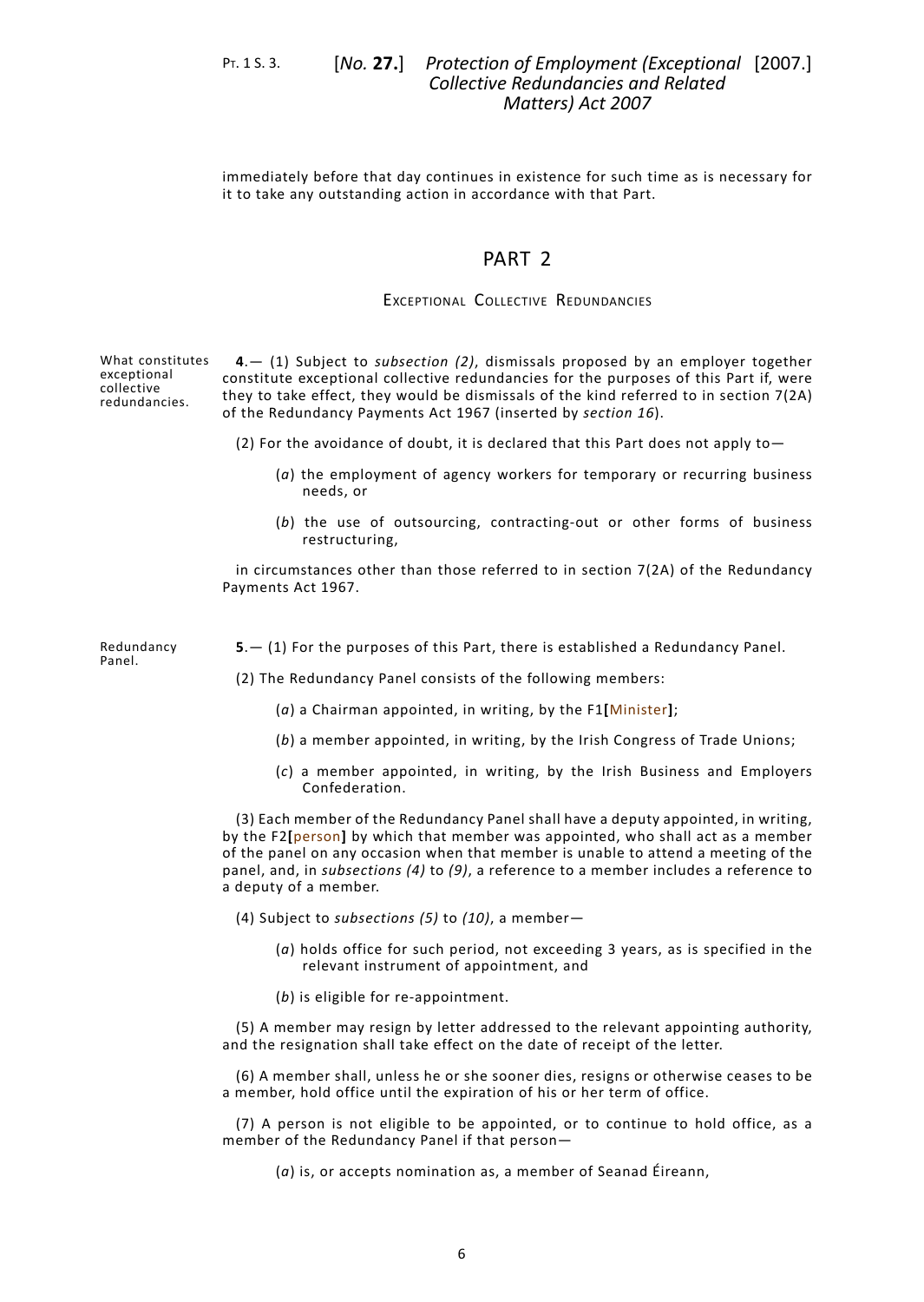PT. 2 S. 5. [*No.* **27.**]

- (*b*) is, or is nominated as, a candidate for election as a member of either House of the Oireachtas or to be a member of the European Parliament,
- (*c*) is regarded, under Part XIII of the Second Schedule to the European Parliament Elections Act 1997, as having been elected to that Parliament, or
- F3**[**(*d*) is or becomes a member of a local authority within the meaning of the Local Government Act 2001 (as amended by the Local Government Reform Act 2014),**]**

and a member who ceases, under this subsection, to be eligible to continue to hold office as a member shall thereupon cease to be a member of the Redundancy Panel.

(8) The Government may, for stated reasons, at any time remove a member from office for misbehaviour or where they consider that—

- (*a*) the member has become incapable through ill health of effectively performing the functions of a member, or
- (*b*) the member's removal is necessary for the effective performance by the Redundancy Panel of its functions.
- (9) A member shall cease to be a member on—
	- (*a*) being adjudicated bankrupt,
	- (*b*) making a composition or arrangement with creditors,
	- (*c*) being sentenced to imprisonment on conviction on indictment, or
	- (*d*) ceasing to be ordinarily resident in the State.

(10) Whenever a vacancy occurs in the office of a member of the Redundancy Panel, the vacancy shall be filled, for the unexpired portion of the member's term of office, by the member's deputy, and the relevant appointing F4**[**person**]** shall appoint a new deputy.

(11) The Redundancy Panel shall act by majority decision.

(12) Subject to *subsection (11)*, the practice and procedure of the Redundancy Panel shall be as determined by it.

<span id="page-10-0"></span>(13) The Secretary General shall arrange for the provision to the Redundancy Panel of all secretarial and other services necessary for its efficient operation.

(14) A member of the Redundancy Panel shall be paid such remuneration (if any) as is determined by the Minister with the consent of the Minister for Finance.

Reference to Redundancy Panel.

**6**.— (1) At any time during the period of 30 days referred to in section 9 or 12 of the Protection of Employment Act 1977 (as the case requires), a proposal to create collective redundancies may be referred to the Redundancy Panel—

- (*a*) by employee representatives acting with the approval of the majority of those whom they represent who are affected by the redundancy proposal, or
- (*b*) by the employer concerned,

by notice in writing addressed to the Chairman of the Panel in the care of the Secretary General and sent or delivered to the Secretary General at the principal office of the Department of Enterprise, Trade and Employment.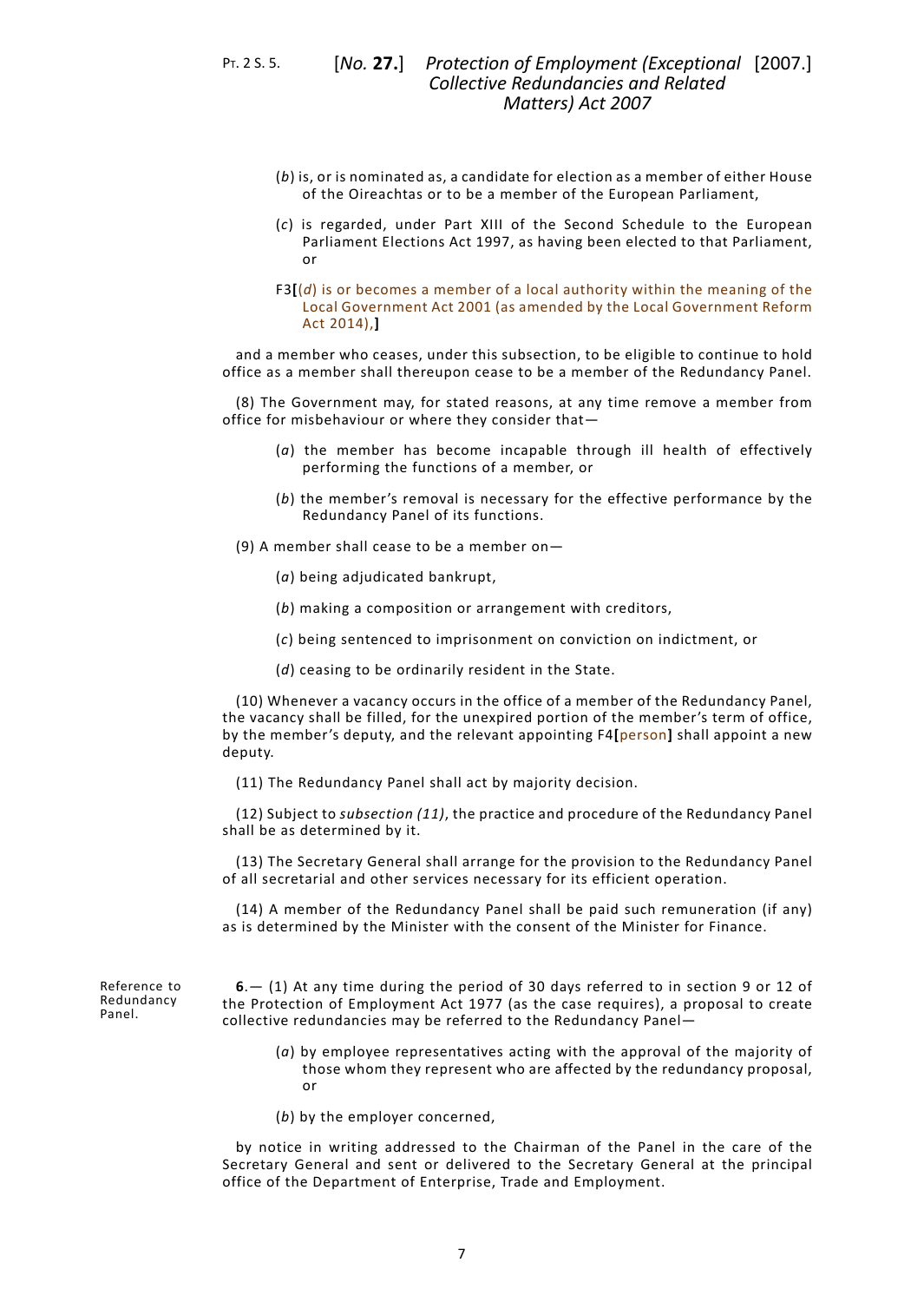PT. 2 S. 6. [*No.* **27.**]

(2) The Secretary General shall arrange for a reference under *subsection (1)* to be forwarded without delay to the Chairman of the Redundancy Panel, and the Panel shall—

- (*a*) within 1 working day of receipt by the Chairman of the reference—
	- (i) inform the Minister of the fact, and
	- (ii) invite affected parties to make submissions to it in relation to the proposal,

and

- (*b*) within 7 working days of receipt by the Chairman of the reference—
	- (i) give notice in writing to the Minister that either requests the Minister to seek an opinion from the Labour Court whether the proposal is a proposal to which this Part applies or states that the Panel is of the view that the conditions for the making of such a request that are set out in *subsection (3)* have not been satisfied, and
	- (ii) give a copy of that notice to the party from which the reference was received and other affected parties.

(3) The Redundancy Panel may not make a request to the Minister under *subsection (2)(b)(i)* unless—

- (*a*) it appears to the Panel that the proposed collective redundancies are exceptional collective redundancies, and
- (*b*) the Panel is satisfied that, in relation to the proposal, the party from which the reference was received—
	- (i) has unsuccessfully sought to resolve the matter through local engagement, that is, all or any of the following:
		- (I) established dispute-resolution procedures;
		- (II) procedures in place, or availed of by custom or usual practice, in the employment concerned;
		- (III) ordinary consultative procedures,
	- (ii) has acted reasonably and has not acted in a manner that, in the opinion of the Panel, has frustrated the possibility of agreement to restructuring, or other changes, necessary to secure the viability of the business of the employer and, as a consequence, the best possible levels of employment and conditions, and
	- (iii) has not had recourse to industrial action since the proposal was referred to the Panel.

Request by Minister for opinion of Labour Court.

- <span id="page-11-0"></span>**7**.— (1) The Minister may, either—
	- (*a*) within 7 working days of receiving a request from the Redundancy Panel under *[section](#page-10-0) 6*, or
	- (*b*) subject to *subsection (3)*, on the Minister's own initiative, in the public interest,

request the Labour Court to issue an opinion whether collective redundancies proposed by an employer constitute exceptional collective redundancies.

(2) In *subsection (1)(b)*, " public interest " includes—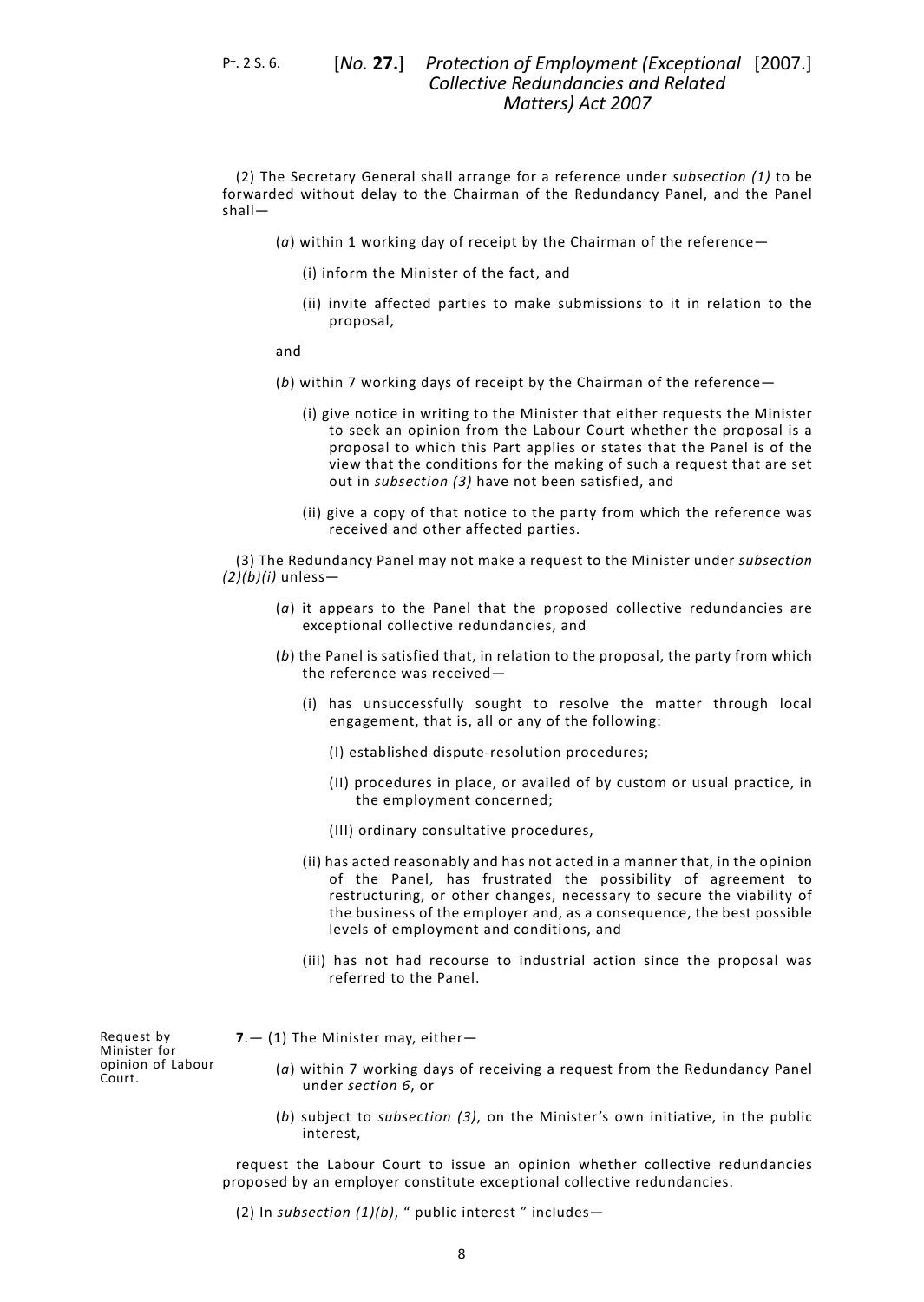PT. 2 S. 7. [*No.* **27.**]

- (*a*) public order and the interests of national security,
- (*b*) public health and safety,
- (*c*) the need to protect the labour market, and
- (*d*) the protection of statutory employment rights.
- (3) The Minister may make a request under *subsection (1)(b)* only if—
	- (*a*) it appears to the Minister that the proposed collective redundancies are exceptional collective redundancies, and
	- (*b*) the relevant period specified in *subsection (4)* has not expired.
- (4) For the purposes of *subsection (3)(b)*, the relevant period is—
	- (*a*) if the period of 30 days specified in section 9(3) of the Protection of Employment Act 1977 has not expired and a reference to the Redundancy Panel has not been made under *[section](#page-10-0) 6(1)* — that period of 30 days,
	- (*b*) if a reference to the Redundancy Panel has been made under *[section](#page-10-0) 6(1)* but the Panel has not made a request under *[section](#page-10-0) 6(2)* — the period of 7 working days specified in *[section](#page-10-0) 6(2)*.

Hearings, and giving of opinions, by Labour Court.

<span id="page-12-0"></span>**8**.— (1) Within 16 days of receiving a request under *[section](#page-11-0) 7*, the Labour Court shall—

(*a*) hold a hearing into the matter, and

- (*b*) either—
	- (i) issue to the Minister its opinion whether the proposed collective redundancies are exceptional collective redundancies, or
	- (ii) report to the Minister that, by reason of *subsection (2)*, it is unable to issue an opinion, specifying in the report the circumstances attracting the operation of that subsection.

(2) The Court may not issue an opinion under *subsection (1)* unless it is satisfied that, in relation to the relevant proposal—

- (*a*) the party from which the reference to the Panel was received has unsuccessfully sought to resolve the matter through local engagement, that is, all or any of the following:
	- (i) established dispute-resolution procedures;
	- (ii) procedures in place, or availed of by custom or usual practice, in the employment concerned;
	- (iii) ordinary consultative procedures,
- (*b*) that party has acted reasonably and has not acted in a manner that, in the opinion of the Court, has frustrated the possibility of agreement to restructuring, or other changes, necessary to secure the viability of the business of the employer and, as a consequence, the best possible levels of employment and conditions, and
- (*c*) no industrial action, on the part of that party, is current.

(3) For the purposes of this Part, section 21 of the Industrial Relations Act 1946 has effect as if in subsection (1) of that section "and under *[Part](#page-9-0) 2* of the *Protection of*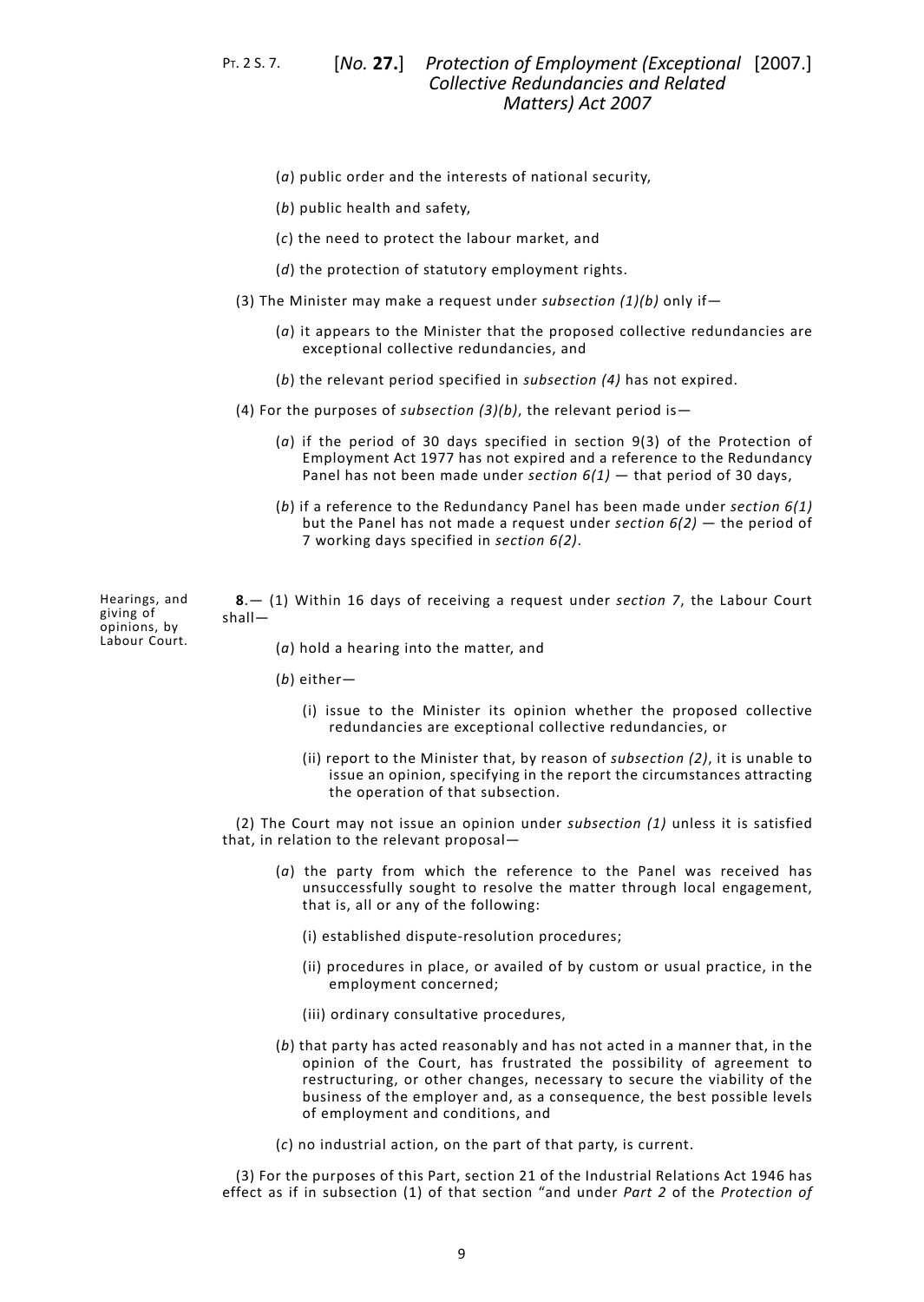PT. 2 S. 8. [*No.* **27.**]

*Employment (Exceptional Collective Redundancies and Related Matters) Act 2007*" were inserted after "for the purposes of any proceedings before it under this Act".

(4) No appeal shall lie from an opinion given by the Labour Court under this section, but nothing in this section affects the power of the Employment Appeals Tribunal to make a decision on any question referred to it under section 39 of the Redundancy Payments Act 1967.

<span id="page-13-0"></span>(5) The Minister shall, within 7 working days of receiving an opinion from the Labour Court under *subsection (1)*, notify affected parties, by such means as he considers appropriate, of the giving of the opinion and its content.

Effect of opinion. **9**.— (1) Where—

- (*a*) the Labour Court issues an opinion that collective redundancies proposed by an employer are exceptional collective redundancies,
- (*b*) the employer proceeds with the dismissals on the same basis as in the relevant proposal, and
- (*c*) the employer applies to the Minister for a rebate under Part III of the Redundancy Payments Act 1967,

the Minister shall have regard to the opinion of the Labour Court when considering the employer's application for the rebate.

(2) If the Minister refuses to pay the rebate, or pays a reduced rebate, the exemption from income tax provided by section 203 of the Taxes Consolidation Act 1997 does not apply in relation to lump sum payments made in pursuance of section 19 of the Redundancy Payments Act 1967 by the employer to employees dismissed as mentioned in *subsection (1)*.

(3) Section 7 of the Unfair Dismissals Act 1977 has effect in relation to a dismissal that is one of a number of dismissals included in a collective redundancy that is determined by the Labour Court, in an opinion given under *[section](#page-12-0) 8*, to be an exceptional collective redundancy as if—

- (*a*) the following paragraph were substituted for paragraph (*c*) of subsection (1) of section 7:
	- "(*c*) payment by the employer to the employee of such compensation as is just and equitable having regard to all the circumstances but does not exceed in amount remuneration in respect of the employment from which the employee was dismissed (calculated in accordance with regulations under section 17 of this Act) for—
		- (i) in the case of an employee who, at the date of the dismissal, had not more than 20 years' continuous service — 208 weeks, or
		- (ii) in the case of an employee who, at the date of the dismissal, had more than 20 years' continuous service — 260 weeks.",

and

(*b*) the following subsection were substituted for *subsection (2)* of section 7:

"(2) Without prejudice to the generality of subsection (1), in determining any reduction in the amount of compensation otherwise payable under paragraph (*c*) of that subsection regard shall be had only to the amount (if any) of severance or redundancy payment accepted by the employee in relation to the dismissal.".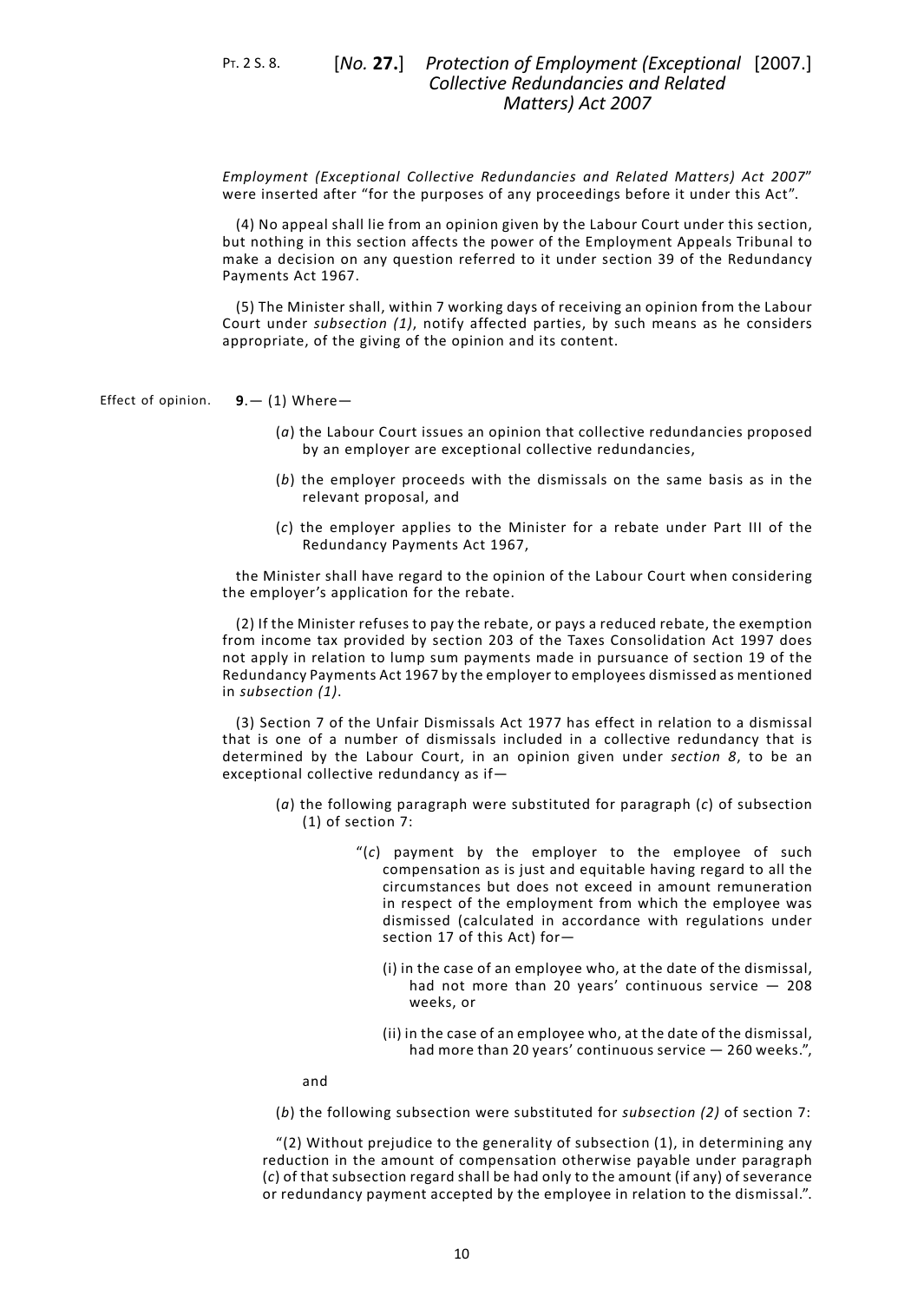<span id="page-14-0"></span>PT. 2 S. 10. [*No.* **27.**]

Extension of time during which dismissal may not take place. **10**.— (1) The first dismissal under a proposal for collective redundancies that is referred to the Redundancy Panel under *[section](#page-10-0) 6(1)* shall not take effect earlier than the expiration of the latest of whichever of the following periods is applicable:

- (*a*) the period of 7 working days commencing on the day on which reference of the proposal is received by the Panel;
- (*b*) the period of 7 working days commencing on the day on which a request made by the Redundancy Panel under *[section](#page-10-0) 6(2)* is received by the Minister; or
- (*c*) the period of 16 days commencing on the day on which a request made by the Minister under *[section](#page-11-0) 7(1)* is lodged with the Labour Court.
- (2) Nothing in subsection (1) affects either—
	- (*a*) the operation of section 9(3) or 12(1) of the Protection of Employment Act 1977, or
	- (*b*) the right of an employer to dismiss an employee otherwise than in pursuance of the proposal for collective redundancies.

<span id="page-14-1"></span>(3) An employer who effects a dismissal in pursuance of a proposal for collective redundancies before the expiration of such of the periods specified in *subsection (1)* and in sections 9(3) and 12(1) of the Protection of Employment Act 1977 as are applicable is guilty of an offence and liable on conviction on indictment to a fine not exceeding €250,000.

# PART 3

AMENDMENTS OF THE PROTECTION OF EMPLOYMENT ACT 1977

<span id="page-14-3"></span><span id="page-14-2"></span>**11**.— Section 2 of the Protection of Employment Act 1977 is amended in subsection (1) by substituting the following for the definition of "the Minister":

"' Minister ' means the Minister for Enterprise, Trade and Employment;".

<span id="page-14-4"></span>**12**.— Section 9 of the Protection of Employment Act 1977 is amended in subsection

Amendment of section 9 (obligation on employer to consult employees' representatives) of the Protection of Employment Act 1977. (3) by substituting "before the first notice of dismissal is given" for "before the first dismissal takes effect".

Amendment of section 2 (interpretation) of the Protection of Employment Act 1977.

Employment Act **13**.— The Protection of Employment Act 1977 is amended in each of the provisions of it specified in the Table to this section by substituting the amount specified in column (3) of that Table for the amount specified in column (2) of that Table opposite the number of the provision concerned.

| <b>TABLE</b> |         |                                |  |  |
|--------------|---------|--------------------------------|--|--|
| л.,          | (2      | $\overline{\phantom{0}}$<br>3. |  |  |
| Provision    | Delete- | Substitute-                    |  |  |

Further amendments (penalties) of the Protection of

1977.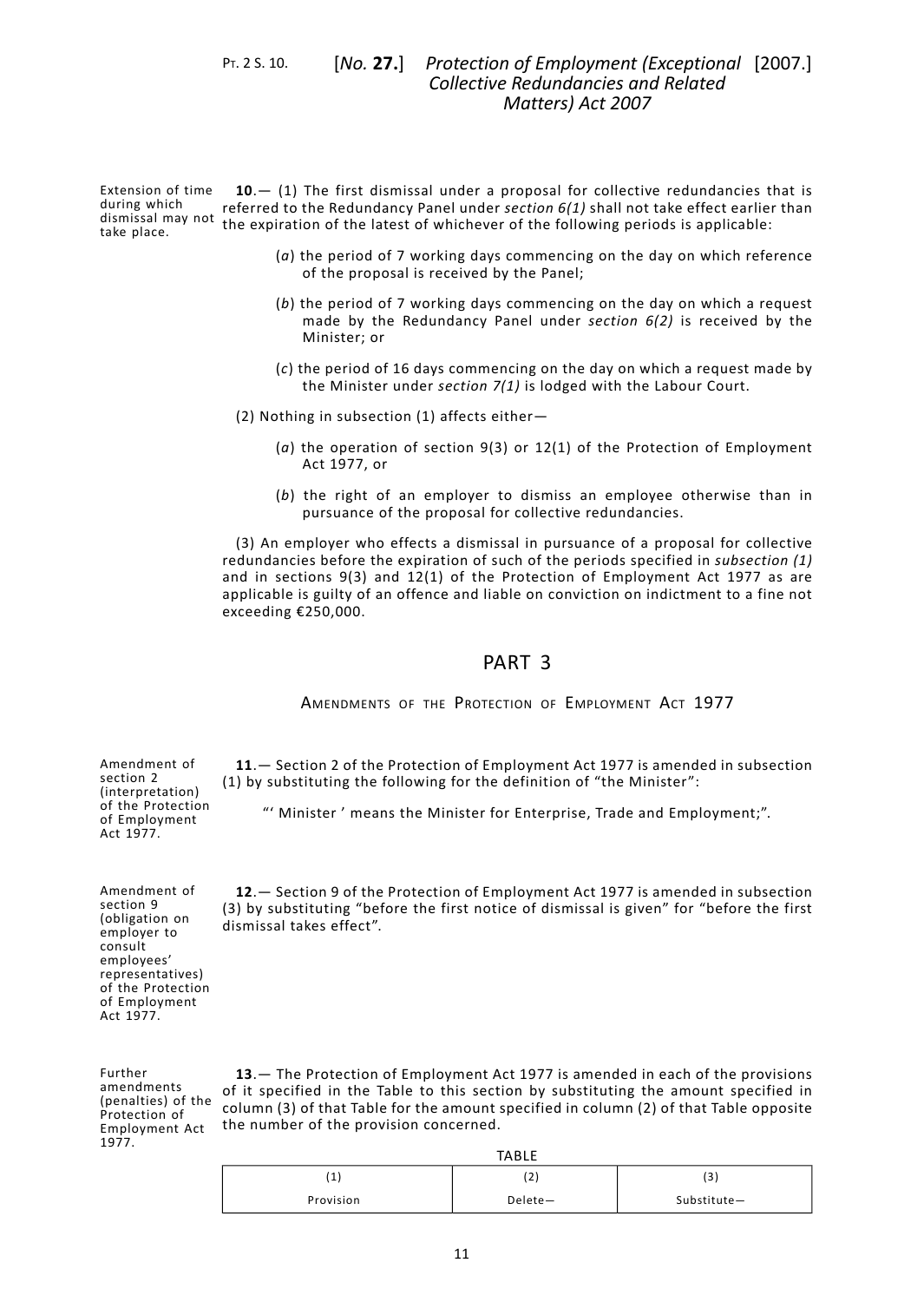#### *Protection of Employment (Exceptional* [2007.] *Collective Redundancies and Related Matters) Act 2007* PT. 3 S. 13. [*No.* **27.**]

| $\left( 1 \right)$ | (2)     | (3)      |
|--------------------|---------|----------|
| Section 11         | £1,500  | €5,000   |
| Section 13         | £1,500  | €5,000   |
| Section 14         | €12,500 | €250,000 |
| Section 17(3)      | £1,500  | €5,000   |
| Section 18(3)      | £1,500  | €5,000   |

# PART 4

<span id="page-15-1"></span><span id="page-15-0"></span>AMENDMENTS OF THE REDUNDANCY PAYMENTS ACT 1967

<span id="page-15-2"></span>

| Amendment of<br>section 2<br>(interpretation)<br>of the<br>Redundancy<br>Payments Act<br>1967.                                  | 14. - Section 2 of the Redundancy Payments Act 1967 is amended in subsection (1)<br>by substituting the following for the definition of "the Minister":<br>"' Minister' means the Minister for Enterprise, Trade and Employment;".                                                                                                                                                                                                                                                                                                                                                                                                                                                                                                                                                                                                                                |
|---------------------------------------------------------------------------------------------------------------------------------|-------------------------------------------------------------------------------------------------------------------------------------------------------------------------------------------------------------------------------------------------------------------------------------------------------------------------------------------------------------------------------------------------------------------------------------------------------------------------------------------------------------------------------------------------------------------------------------------------------------------------------------------------------------------------------------------------------------------------------------------------------------------------------------------------------------------------------------------------------------------|
| Amendment of<br>section 4 (classes<br>of persons to<br>which this Act<br>applies) of the<br>Redundancy<br>Payments Act<br>1967. | 15. - Section 4 of the Redundancy Payments Act 1967 is amended by substituting<br>the following for subsection (1):<br>"(1) Subject to this section and to section 47, this Act applies to $-$<br>(a) employees employed in employment which is insurable for all<br>benefits under the Social Welfare Consolidation Act 2005,<br>(b) employees who were so employed in such employment in the period<br>of four years ending on the date of termination of employment,<br>and<br>$(c)$ employees who have attained the age of 66 years and are in<br>employment that would be insurable for all benefits under the<br>Social Welfare Consolidation Act 2005 but for-<br>(i) their attainment of that age, or<br>(ii) the fact that the employment concerned is excepted<br>employment by reason of paragraph 2, 4 or 5 of Part 2 of<br>Schedule 1 to that Act.". |
| Amendment of<br>section 7 (general<br>right to<br>redundancy<br>payment) of the<br>Redundancy<br>Payments Act<br>1967.          | 16. - Section 7 of the Redundancy Payments Act 1967 is amended by inserting the<br>following after subsection (2):<br>"(2A) For the purposes of subsection (1), an employee who is dismissed shall<br>be taken not to be dismissed by reason of redundancy if-<br>$(a)$ the dismissal is one of a number of dismissals that, together,<br>constitute collective redundancies as defined in section 6 of the<br>Protection of Employment Act 1977,                                                                                                                                                                                                                                                                                                                                                                                                                 |

- <span id="page-15-3"></span>(*b*) the dismissals concerned were effected on a compulsory basis,
- (*c*) the dismissed employees were, or are to be, replaced, at the same location or elsewhere in the State, (except where the employer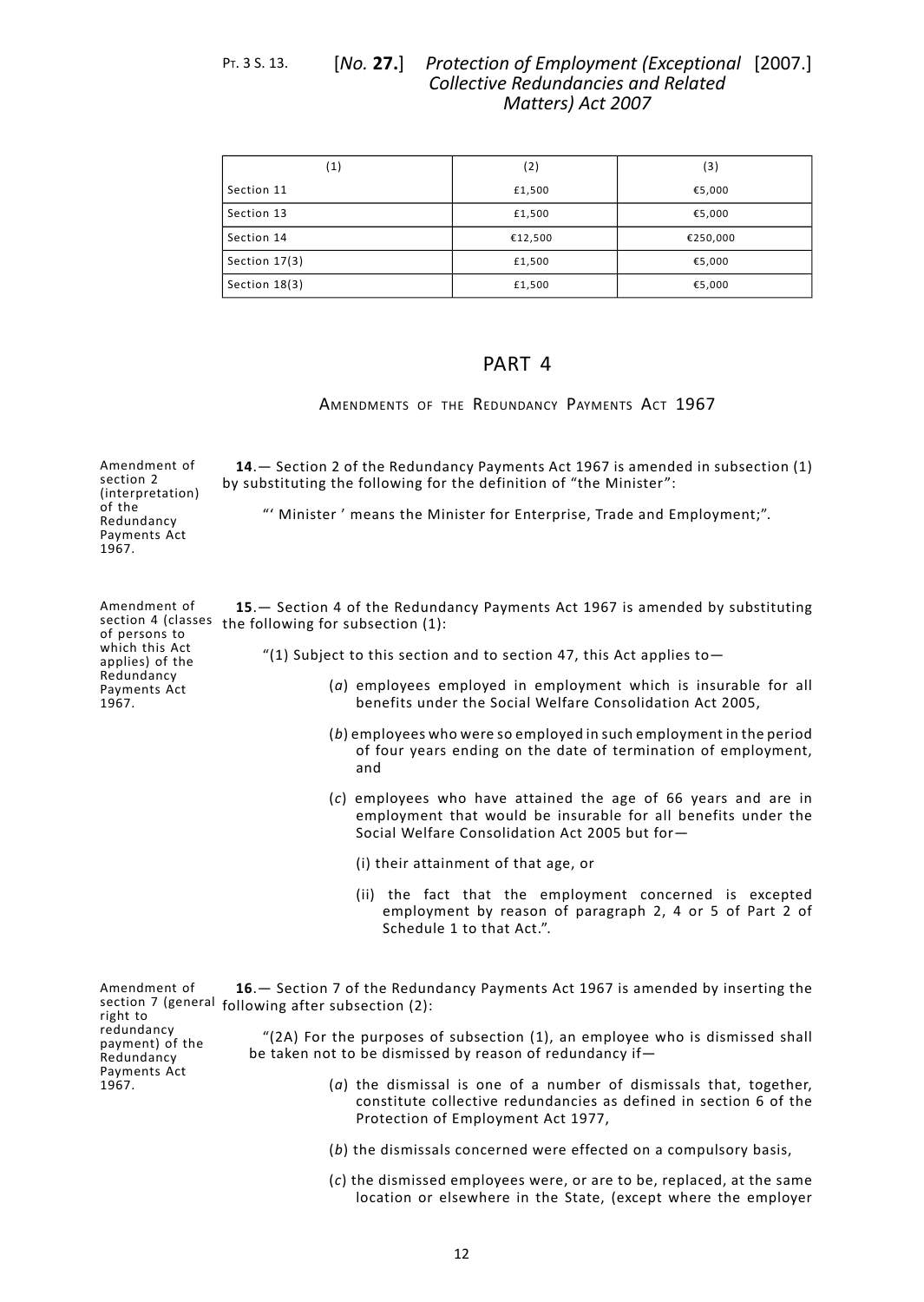PT. 4 S. 16. [*No.* **27.**]

has an existing operation with established terms and conditions)  $bv -$ 

- (i) other persons who are, or are to be, directly employed by the employer, or
- (ii) other persons whose services are, or are to be, provided to that employer in pursuance of other arrangements,
- (*d*) those other persons perform, or are to perform, essentially the same functions as the dismissed employees, and
- (*e*) the terms and conditions of employment of those other persons are, or are to be, materially inferior to those of the dismissed employees.".

<span id="page-16-0"></span>Amendment of section 38 (decisions by deciding officers) of the Redundancy Payments Act 1967. **17**.— Section 38 of the Redundancy Payments Act 1967 is amended in subsection (1) by substituting the following for paragraphs (*a*) to (*f*): "(*a*) as to who is the employer of an employee, (*b*) in relation to the payment from the Social Insurance Fund of— (i) rebates to employers under section 29, or (ii) lump sums to employees under section 32,

or

(*c*) on such other matters arising under this Act as are prescribed,".

<span id="page-16-2"></span><span id="page-16-1"></span>**18**.— Section 39 of the Redundancy Payments Act 1967 is amended in subsection (16) by deleting "in the prescribed manner".

Amendment of section 39 (Redundancy Appeals Tribunal and appeals and references thereto) of the Redundancy Payments Act 1967.

Further amendments (penalties) of the Redundancy Payments Act 1967.

**19**.— The Redundancy Payments Act 1967 is amended in each of the provisions of it specified in the Table to this section by substituting the amount specified in column (3) of that Table for the amount specified in column (2) of that Table opposite the number of the provision concerned.

<span id="page-16-3"></span>

| <b>TABLE</b>        |           |             |  |  |
|---------------------|-----------|-------------|--|--|
| (1)                 | (2)       | (3)         |  |  |
| Provision           | $Delete-$ | Substitute- |  |  |
| Section 17(3)       | €3,000    | €5,000      |  |  |
| Section 18(4)       | €3,000    | €5,000      |  |  |
| Section $36(3)$     | €3,000    | €5,000      |  |  |
| Section $39(17)(e)$ | £150      | €5,000      |  |  |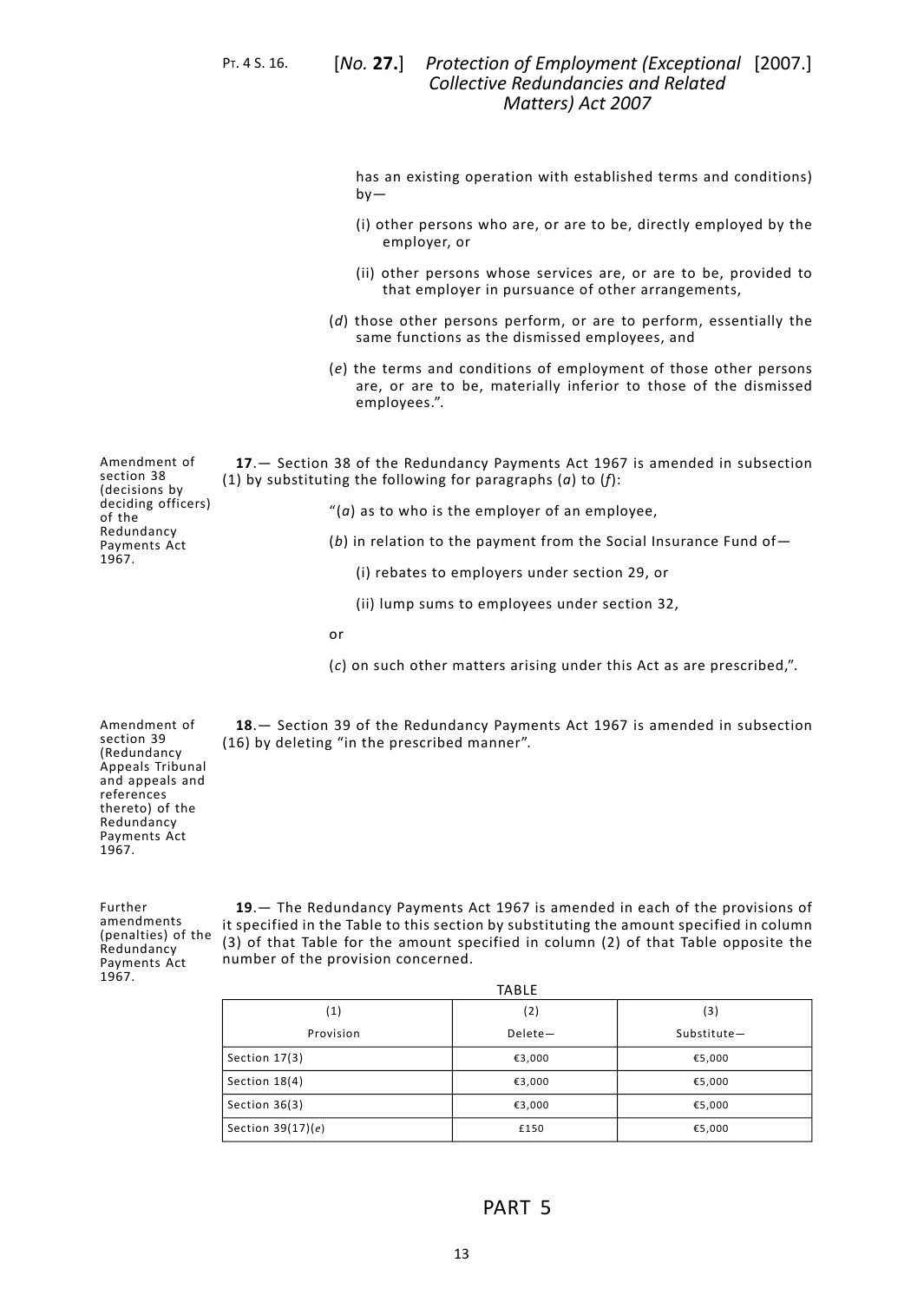# P<sub>T</sub>. 5 S. 20. [No. 27.] Protection of Employment (Exceptional [2007.] *Collective Redundancies and Related Matters) Act 2007*

AMENDMENTS OF THE REDUNDANCY PAYMENTS ACT 1971

<span id="page-17-1"></span><span id="page-17-0"></span>**20**.— Section 3 of the Redundancy Payments Act 1971 is repealed.

Repeal of section 3 (provisions relating to persons reaching qualifying age for old age pension) of the Redundancy Payments Act 1971.

<span id="page-17-2"></span>Amendment of section 16 (offences relating to payments under Principal Act) of the Redundancy Payments Act 1971. **21**.— Section 16 of the Redundancy Payments Act 1971 is amended in subsections (1) and (2) by substituting "€5,000" for "£300".

# PART 6

<span id="page-17-3"></span>AMENDMENTS OF THE REDUNDANCY PAYMENTS ACT 1979

<span id="page-17-4"></span>Amendment of section 1 (definitions) of the Redundancy Payments Act 1979. **22**.— Section 1 of the Redundancy Payments Act 1979 is amended by substituting the following for the definition of "the Minister": "' Minister ' means the Minister for Enterprise, Trade and Employment;".

<span id="page-17-5"></span>**23**.— Section 5 of the Redundancy Payments Act 1979 is repealed.

# PART 7

AMENDMENTS OF THE UNFAIR DISMISSALS ACT 1977

Amendment of section 1 (definitions) of the Unfair Dismissals Act 1977.

Repeal of section 5 (provisions relating to persons reaching qualifying age for old age pension)

<span id="page-17-6"></span>of the Redundancy Payments Act 1979.

> **24**.— Section 1 of the Unfair Dismissals Act 1977 is amended in subsection (1) by substituting the following for the definition of "the Minister":

"' Minister ' means the Minister for Enterprise, Trade and Employment;".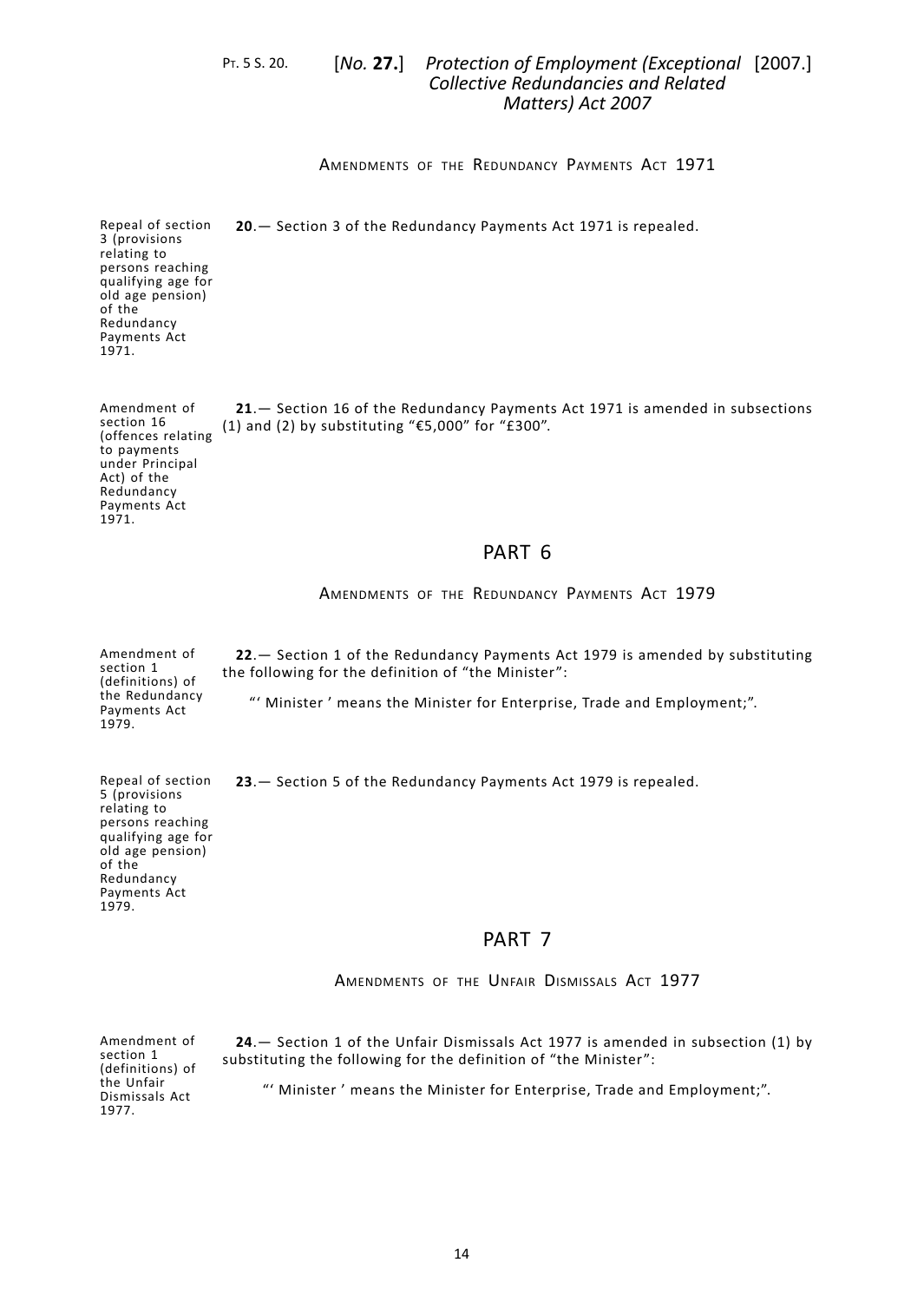PT. 7 S. 25. [*No.* **27.**]

Amendment of section 2 (exclusions) of the Unfair Dismissals Act 1977.

<span id="page-18-0"></span>**25**.— (1) Section 2 of the Unfair Dismissals Act 1977 is amended in subsection (2)—

(*a*) by substituting "Subject to subsection (2A), this Act" for "This Act", and

(*b*) by deleting the proviso (commencing with the words "Provided that where, following dismissal", including the interpretative passage commencing with the words "In this proviso 'antecedent contract',").

(2) Section 2 of the Unfair Dismissals Act 1977 is amended by inserting the following after subsection (2):

"(2A) Where, following dismissal consisting only of the expiry of the term of a contract of employment of a kind mentioned in subsection (2) ('the prior contract') without the term being renewed under the contract or the cesser of the purpose of the contract—

- (*a*) the employee concerned is re-employed by the employer concerned within 3 months of the dismissal under a contract of employment of that kind made between the employer and the employee ('the subsequent contract') and the nature of the employment is the same as or similar to that of the employment under the prior contract,
- (*b*) the employee is dismissed from the employment,
- (*c*) the dismissal consisted only of the expiry of the term of the subsequent contract without the term being renewed under the contract or the cesser of the purpose of the contract, and
- (*d*) in the opinion of the rights commissioner, the Tribunal or the Circuit Court, as the case may be, the entry by the employer into the subsequent contract was wholly or partly for, or was connected with, the purpose of the avoidance of liability under this Act,

#### then—

- (i) this Act shall, subject to its other provisions, apply to the dismissal, and
- (ii) the term of the prior contract and of any antecedent contracts shall be added to that of the subsequent contract for the purpose of the ascertainment under this Act of the period of service of the employee with the employer and the period so ascertained shall be deemed for those purposes to be one of continuous service.

(2B) In subsection (2A), 'antecedent contract', in relation to a prior contract, means—

- (*a*) a contract of employment of the kind mentioned in subsection (2) the term of which expired not more than 3 months before the commencement of the prior contract, or
- (*b*) each of a series of contracts the term of the last of which expired not more than 3 months before the commencement of that of the prior contract and the term of the other or of each of the other contracts in the series expired not more than 3 months before the commencement of that of the other, or the next, contract in the series,

being a contract or contracts made between the employer and the employee who were parties to the prior contract and the nature of the employment under which was the same as or similar to that of the employment under the prior contract.".